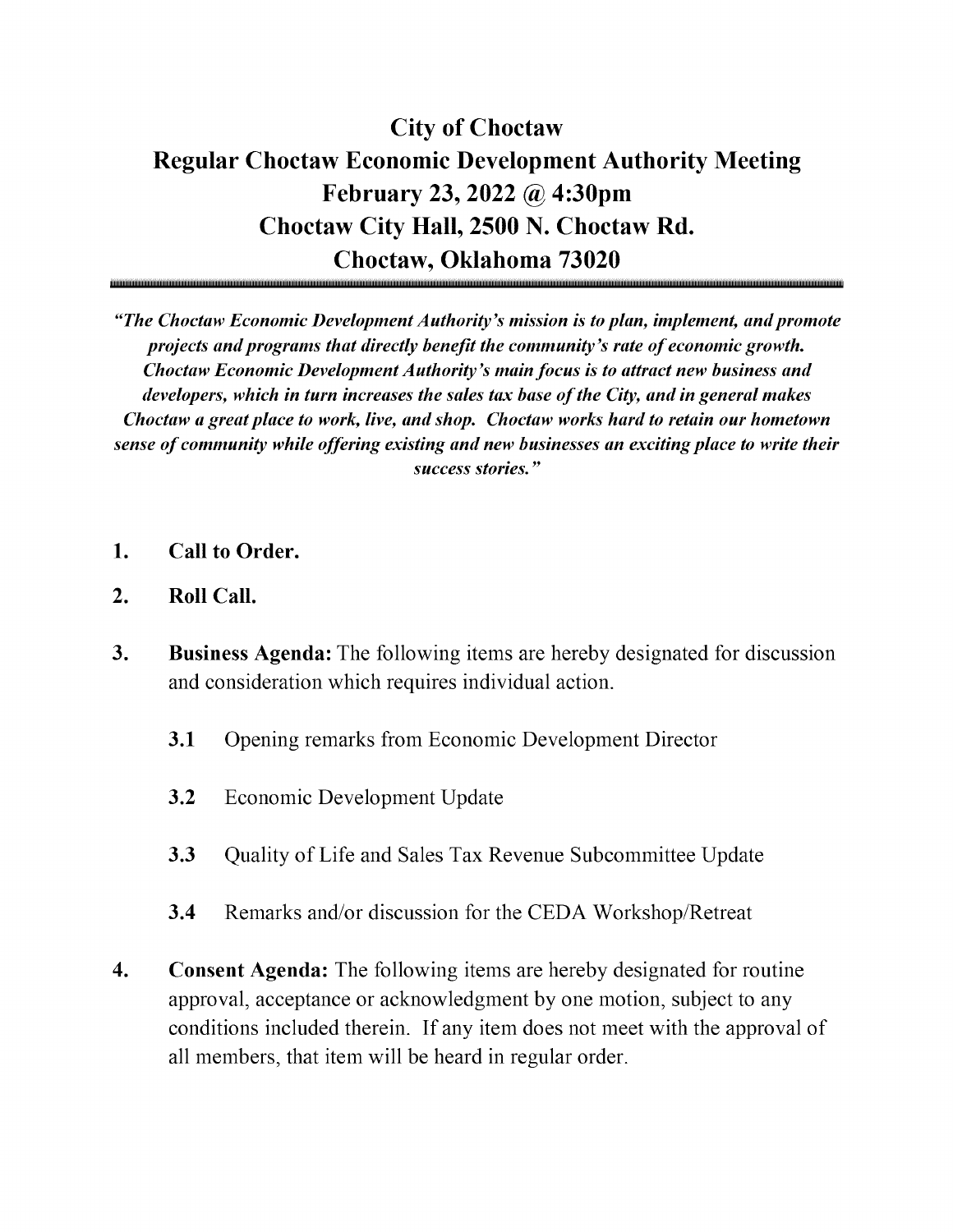- 4.1 Regular Minutes for January 26, 2022.
- 4.2 Financial Report for the month of January 2022.
- 5. Trustee/Staff Remarks: This item is listed to provide an opportunity for the trustees and/or staff to make comments and/or request specific agenda items. No action will be taken.

#### 6. Adjournment:

This agenda was posted in prominent public view at Choctaw City Hall on or prior to S: 00 pm on February 17, 2022 in accordance with the Oklahoma Open Meeting Act.

Amanda Wullans

Amanda Williams, City Clerk

THE CITY OF CHOCTAW ENCOURAGES PARTICIPATION FROM ALL ITS CITIZENS. IF PARTICIPATION AT ANY PUBLIC MEETING IS NOT POSSIBLE DUE TO A DISABILITY, PLEASE NOTIFY THE CITY CLERK AT LEAST TWENTY-FOUR( 24) HOURS PRIOR TO THE SCHEDULED MEETING SO THAT NECESSARY ACCOMMODATIONS CAN BE MADE.

> Page 2 Regular CEDA February 23, 2022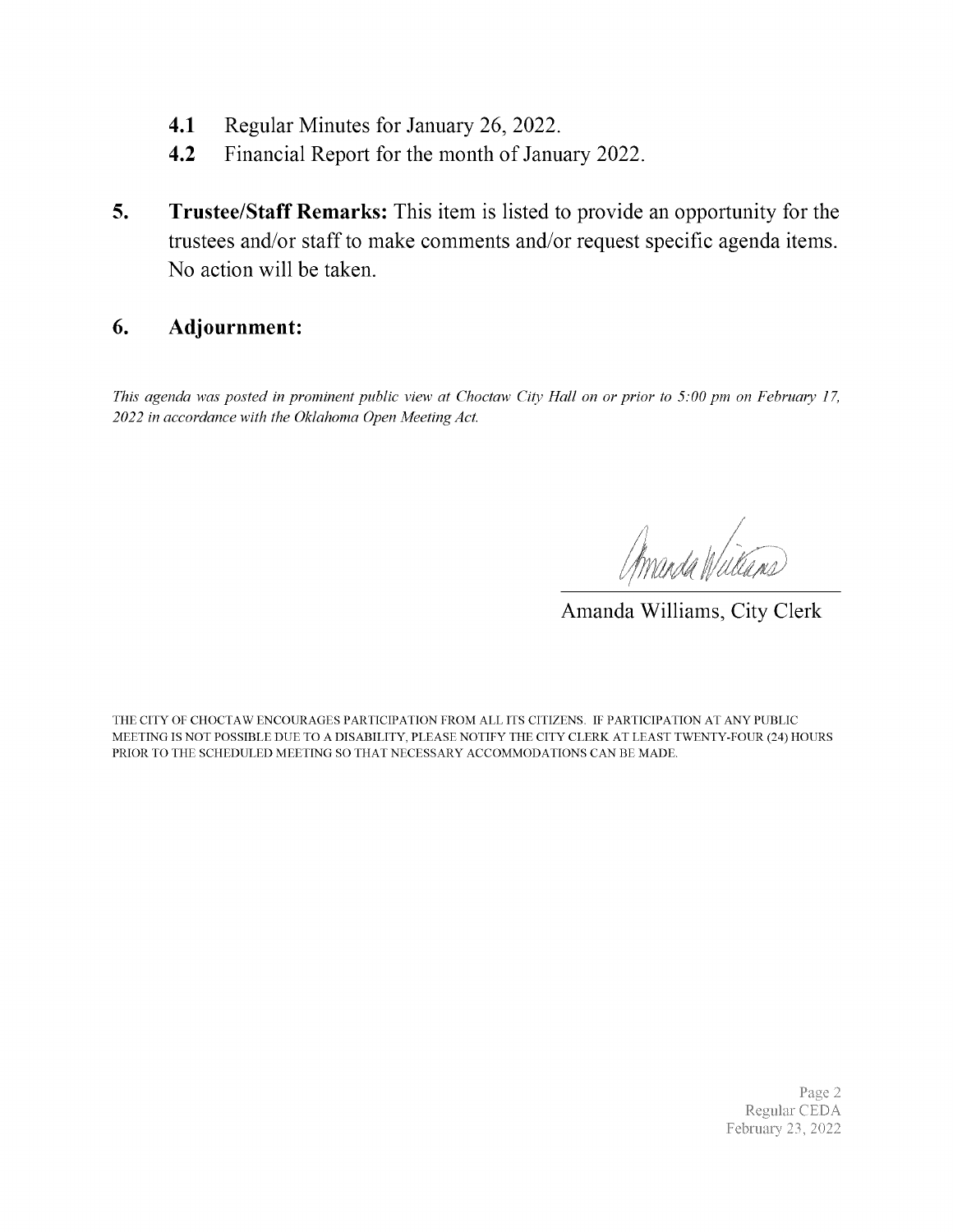# City of Choctaw Regular Choctaw Economic Development Authority Meeting January 26, 2022 @ 4:30pm Choctaw City Hall, 2500 N. Choctaw Rd. Choctaw, Oklahoma 73020

# **MINUTES**

- 1. Call to Order Trent Smith  $\omega$  4:30 p.m.
- 2. Roll Call:

| 8           | <b>Present:</b> | David Reid; Clint Fernandez; Trent Smith; Luke           |  |  |
|-------------|-----------------|----------------------------------------------------------|--|--|
|             |                 | <b>Martin</b> ; Cody Brewer; Alex Lancaster; Matt DeToy; |  |  |
|             |                 | <b>Trey Kolar III</b>                                    |  |  |
| $\mathbf 1$ | Absent:         | <b>Dale Bover</b>                                        |  |  |
|             |                 |                                                          |  |  |

## Staff: Cary Simonds, Economic Development Director Sarah Huffine, City Planner Amanda Williams, City Clerk

- 3. Business Agenda: The following items are hereby designated for discussion and consideration which requires individual action.
	- 3.1 Economic Development Update Sarah Huffine, City Planner

Economic Development Director Simonds reported the following:

B1uePeak was granted a fiber franchise agreement at the last  $\bullet$ City Council meeting. The installation of fiber will help to incentivize Choctaw for new businesses and close the gap in our infrastructure. In addition, the City will generate revenue from the franchise fees.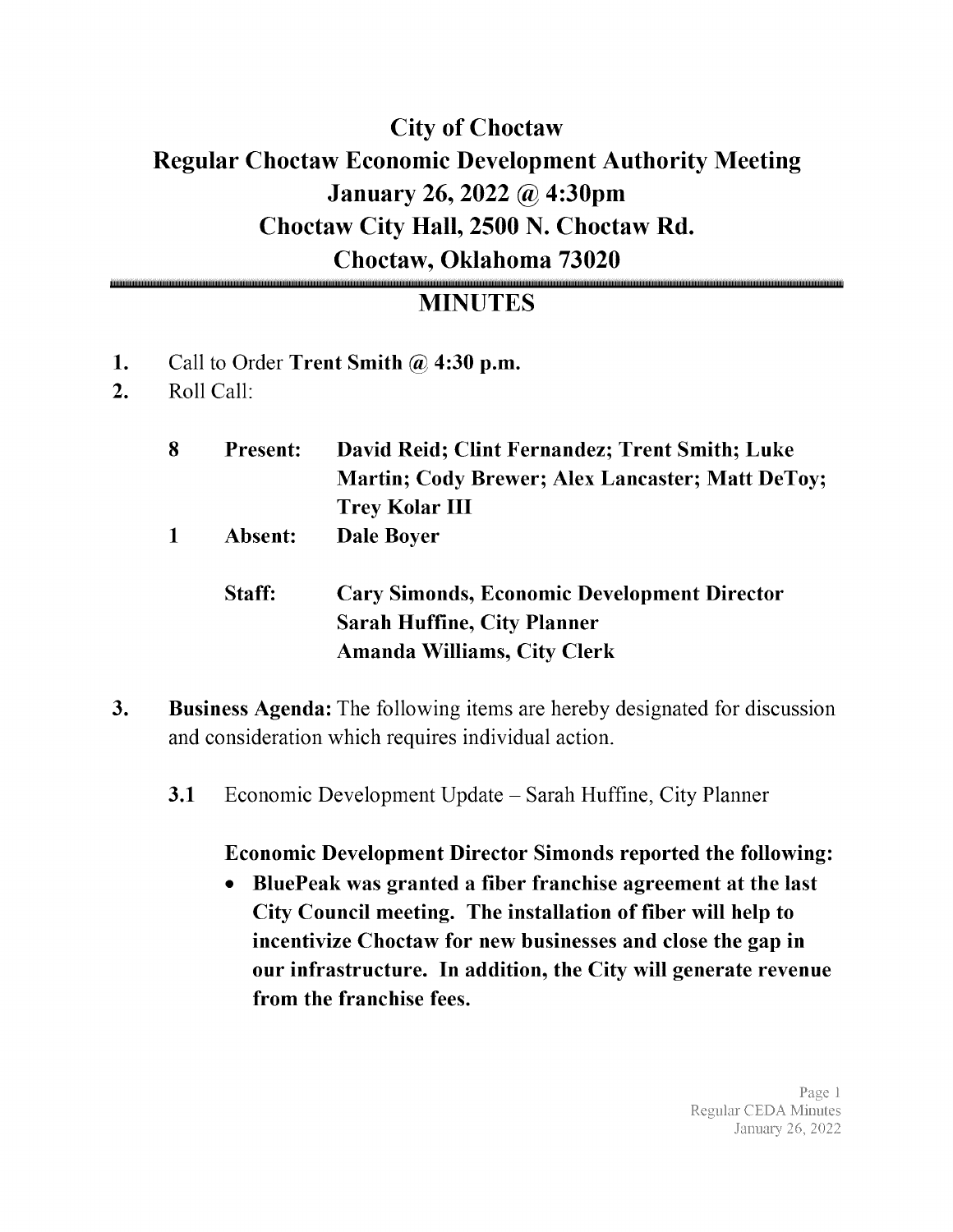- Domino Choctaw Progress is being made at the site at NE 23rd Street and Hiwassee, Domino Choctaw. Target open date is still June 2022.
- Domino Pizza The project is still moving forward and progressing. The additional strip building has been built and is ready for tenants.
- 23<sup>rd</sup> Street Retail Space The parcel next to Okie Car Wash on NE 23rd Street is for sale. The space is prime retail on NE 23rd Street and is listed for \$450, 000. 00. Also, the strip building at the corner of NE  $23<sup>rd</sup>$  Street and Louise is expecting a 90-120 day build out.
- Sales and Use  $\text{Tax} \text{Sales} \text{ Tax}$  is up 6% and Use  $\text{Tax}$  is up 10%. There were only two months that did not meet the amount from the month prior.

City Planner Huffine reported on the 2021 objectives of bringing roof tops to Choctaw in relation to approved preliminary plats, approved zonings and permits:

- Westfall 184 lots total, they have obtained the ground clearing permit for the project, 91 lots have been approved as part of the first phase of construction and building permits should be coming in 2022
- Choctaw Pointe 116 lots total, staff expects the Development of Final Plat Area to be on a March Planning Commission meeting
- The Reserve 37 lots total, the Development of Final Plat Area is currently under review for the first 29 lots
- Canyon Oaks 36 lots total, the Development of Final Plat Area is expected soon
- Henney Ridge 86 lots total, preliminary plat approved
- Purple Mist 8 lots total, the Development of Final Plat Area is currently under review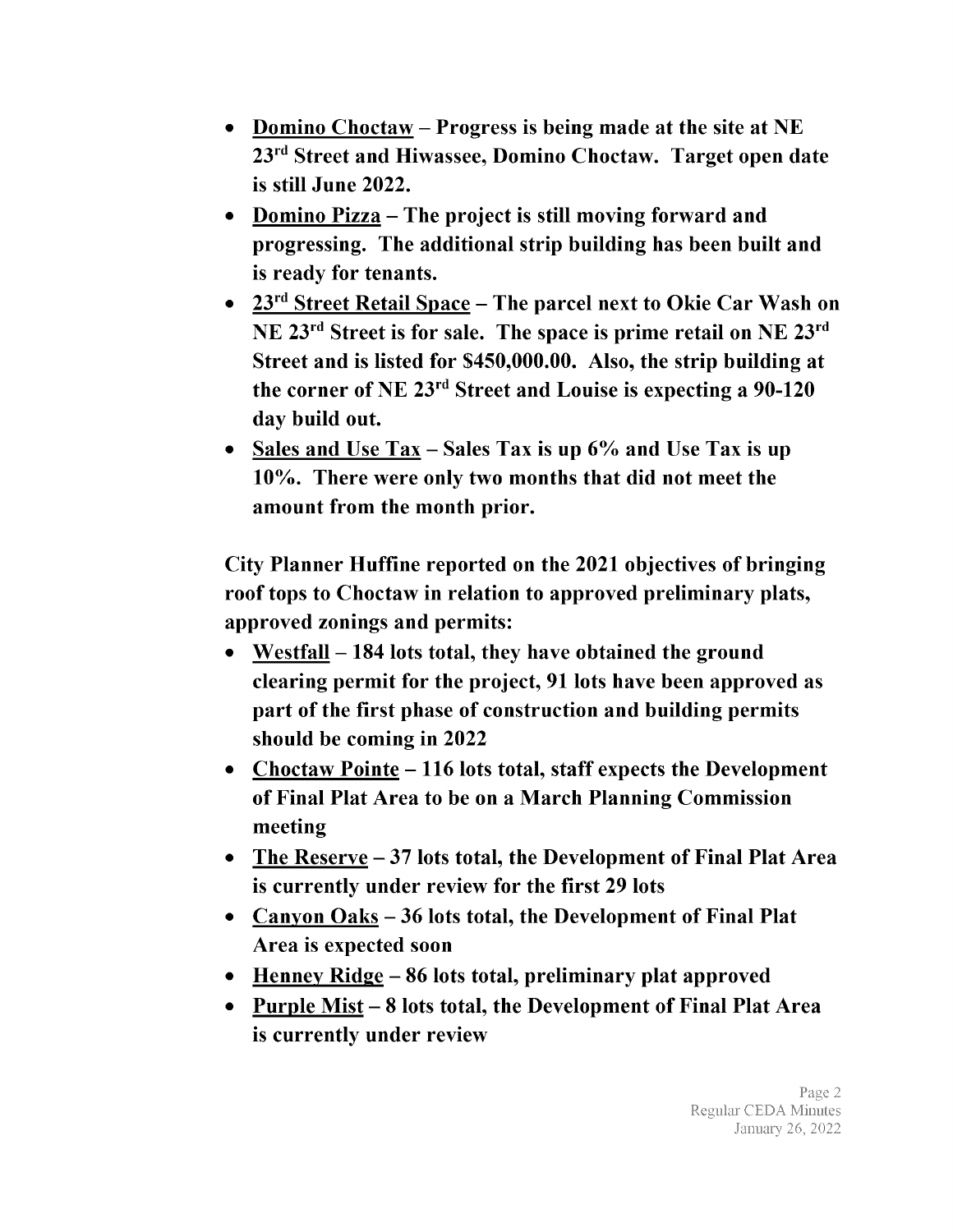- Fox Pointe <sup>526</sup> units, expected to go to the Board of Adjustments in February
- Permits In the past the number of permits has not been calculated with the inclusion of mobile homes. But, Western Skies Mobile Home Park is at 50% capacity. The park will house 101 lots. The number of permitted homes is 2021 was 47, down 3 from 50 permitted homes is 2020.
- **3.2** Quality of Life and Sales Tax Revenue Subcommittee Update.

The Quality of Life Subcommittee is focusing on addressing roads and the possibility of a sales tax proposition at a special election. The targeted election date will be in August. At the last meeting the group discussed grants, ACOG and funding sources to help facilitate the election.

Sales Tax Revenue Subcommittee meets the 2nd Tuesday of each month from  $2:00 \text{ pm} - 3:00 \text{ pm}$ . The group is focusing on how to increase the amount of sales tax dollars in Choctaw.

3.3 Update on management of Veterans Memorial.

Economic Development Director, Cary Simonds, reported the letter from the CEDA Board providing CEDA does not have any administrative rights to the Veterans Memorial has been revised to omit any note of financials as the City does not have involvement with the Veteran's Memorial account.

MOTION by Alex Lancaster SECOND by Matt DeToy to approve the submission of <sup>a</sup> revised letter to the Air Force Association, Gerrity Chapter, Midwest City.

## MOTION CARRIED: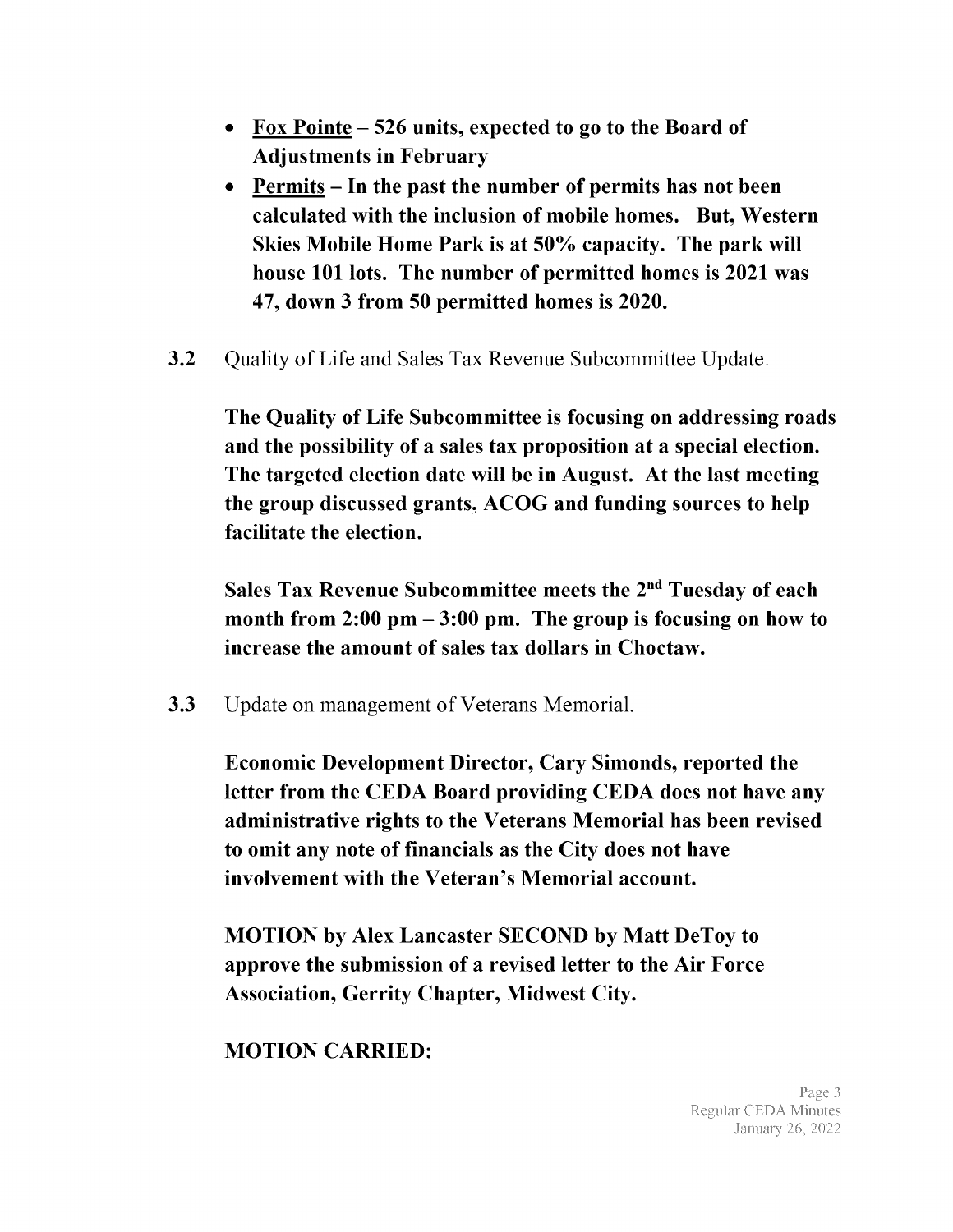| 8            | Ayes:   | Reid, Boyer, Smith, Martin, Kolar, DeToy, |  |  |
|--------------|---------|-------------------------------------------|--|--|
|              |         | <b>Brewer, Fernandez</b>                  |  |  |
| $\bf{0}$     | Nays:   | <b>None</b>                               |  |  |
| $\mathbf{1}$ | Absent: | <b>Boyer</b>                              |  |  |

3.4 CEDA Board Updates

3.4.1 CEDA Committee Assignments

### Economic Development Director Simonds noted the board members' assignments to various committees.

- 4. Consent Agenda: The following items are hereby designated for routine approval, acceptance or acknowledgment by one motion, subject to any conditions included therein. If any item does not meet with the approval of all members, that item will be heard in regular order.
	- 4.1 Special Minutes for December 15, 2021.
	- 4.2 Financial Report for the month of November 2021.
	- 4.3 Financial Report for the month of December 2021.

## MOTION by Trey Kolar III SECOND by Luke Martin to approve the consent agenda as presented.

#### MOTION CARRIED:

| 8        | Ayes:   | Reid, Boyer, Smith, Martin, Kolar, DeToy, |  |  |
|----------|---------|-------------------------------------------|--|--|
|          |         | <b>Brewer, Fernandez</b>                  |  |  |
| $\bf{0}$ | Nays:   | <b>None</b>                               |  |  |
| -1       | Absent: | <b>Bover</b>                              |  |  |

5. Trustee Remarks: This item is listed to provide an opportunity for the trustees and/or staff to make comments and/or request specific agenda items. No action will be taken.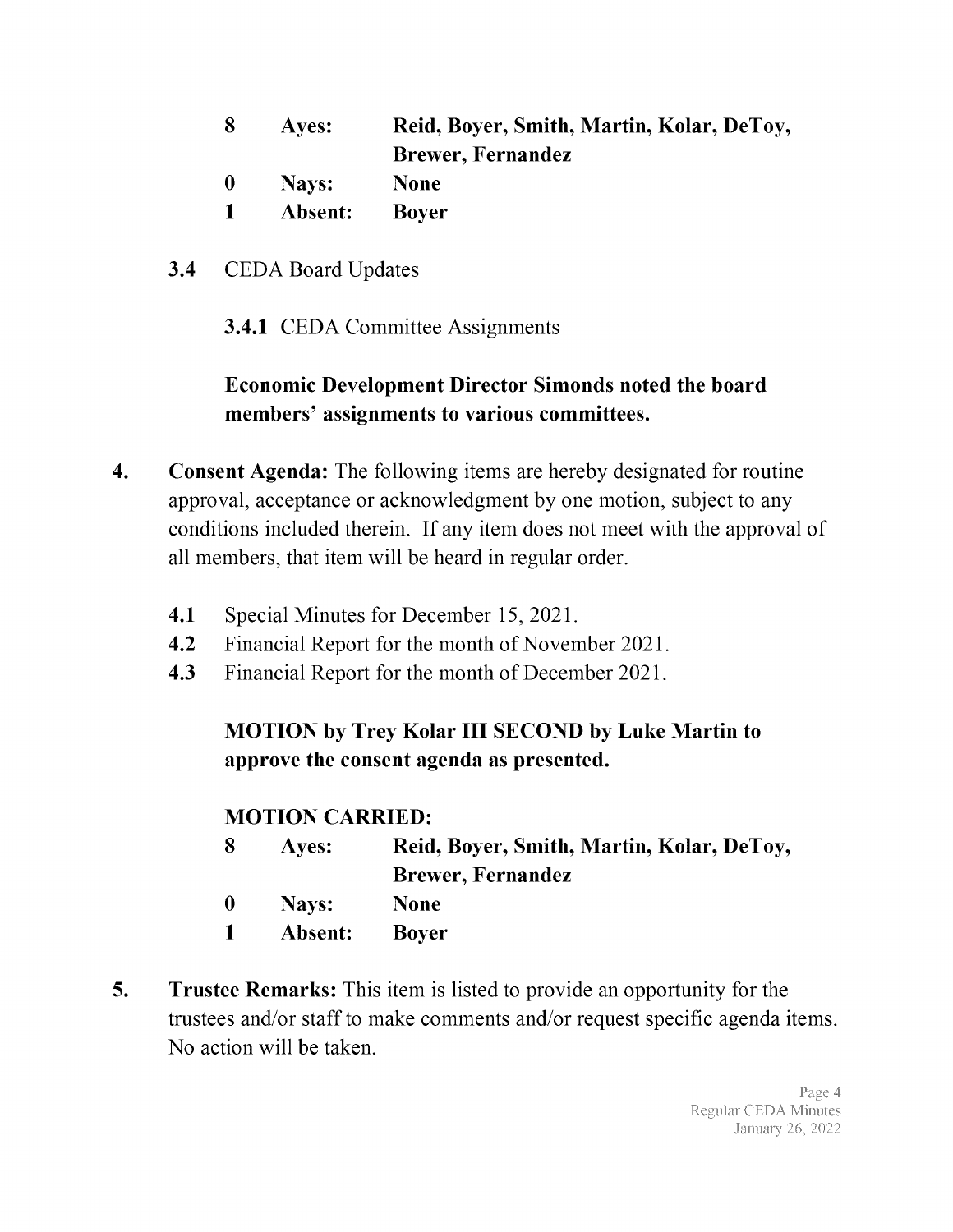None.

#### 6. Adjournment:

MOTION by Alex Lancaster SECOND by Clint Fernandez to adjourn the meeting. All ayes. Motion carried.

Meeting adjourned at 5:21 pm.

#### **CHOCTAW ECONOMIC DEVELOPMENT AUTHORITY**

**ATTEST:** 

Trent Smith, Chairman

Amanda Williams, City Clerk

Page 5 Regular CEDA Minutes January 26, 2022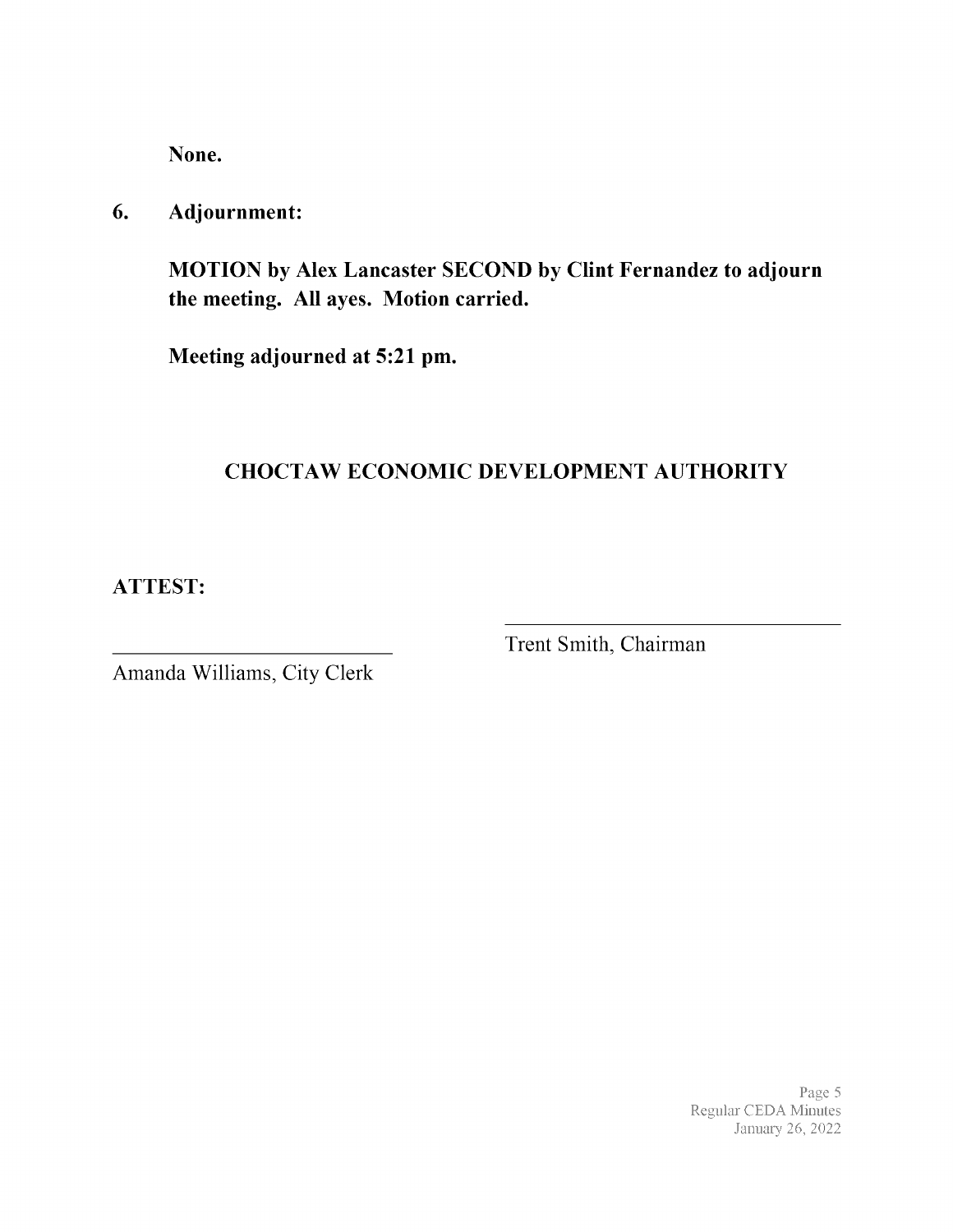

Choctaw, OK

# **Trial Balance**

# **Account Summary**

Date Range: 07/01/2021 - 01/31/2022

|                                          |                                 |                          | Period              | Period               |                   |                       |
|------------------------------------------|---------------------------------|--------------------------|---------------------|----------------------|-------------------|-----------------------|
| Account                                  | Name                            | <b>Beginning Balance</b> | <b>Total Debits</b> | <b>Total Credits</b> | <b>Net Change</b> | <b>Ending Balance</b> |
| <b>Fund: 81 - ECONOMIC DEV AUTHORITY</b> |                                 |                          |                     |                      |                   |                       |
| 81-000-111000                            | <b>CASH IN BANK</b>             | 77,109.54                | 56.02               | 0.00                 | 56.02             | 77,165.56             |
| 81-000-111500                            | CASH IN BANK-CD INVESTMENT      | 190.00                   | 0.00                | 0.00                 | 0.00              | 190.00                |
| 81-000-220000                            | <b>ACCOUNTS PAYABLE</b>         | 0.00                     | 0.00                | 0.00                 | 0.00              | 0.00                  |
| 81-000-310000                            | <b>NET REVENUE</b>              | $-24.67$                 | 0.00                | 0.00                 | 0.00              | $-24.67$              |
| 81-000-312000                            | <b>RETAINED EARNINGS</b>        | 0.00                     | 0.00                | 0.00                 | 0.00              | 0.00                  |
| 81-000-312100                            | NET REVENUE THIS PERIOD         | 0.00                     | 0.00                | 0.00                 | 0.00              | 0.00                  |
| 81-000-380000                            | <b>FUND BALANCE</b>             | $-77,274.87$             | 0.00                | 0.00                 | 0.00              | $-77,274.87$          |
| 81-811-520100                            | <b>INTEREST</b>                 | 0.00                     | 0.00                | 56.02                | $-56.02$          | $-56.02$              |
| 81-811-550001                            | <b>LAND SALES</b>               | 0.00                     | 0.00                | 0.00                 | 0.00              | 0.00                  |
| 81-811-550002                            | <b>MISCELLANEOUS</b>            | 0.00                     | 0.00                | 0.00                 | 0.00              | 0.00                  |
| 81-811-590000                            | <b>FUND BALANCE CARRYOVER</b>   | 0.00                     | 0.00                | 0.00                 | 0.00              | 0.00                  |
| 81-811-620500                            | <b>MISCELLANEOUS SUPPLIES</b>   | 0.00                     | 0.00                | 0.00                 | 0.00              | 0.00                  |
| 81-811-630500                            | <b>MISCELLANEOUS</b>            | 0.00                     | 0.00                | 0.00                 | 0.00              | 0.00                  |
| 81-811-633000                            | <b>PROFESSIONAL FEES</b>        | 0.00                     | 0.00                | 0.00                 | 0.00              | 0.00                  |
| 81-811-633500                            | POSTAGE & METER SERVICE         | 0.00                     | 0.00                | 0.00                 | 0.00              | 0.00                  |
| 81-811-634500                            | <b>CONTRACTUAL SERVICES</b>     | 0.00                     | 0.00                | 0.00                 | 0.00              | 0.00                  |
| 81-811-635500                            | REPAIRS & MAINTENANCE-CONTRACT  | 0.00                     | 0.00                | 0.00                 | 0.00              | 0.00                  |
| 81-811-640500                            | <b>EQUIPMENT</b>                | 0.00                     | 0.00                | 0.00                 | 0.00              | 0.00                  |
| 81-811-641000                            | <b>LAND &amp; BUILDING</b>      | 0.00                     | 0.00                | 0.00                 | 0.00              | 0.00                  |
| 81-811-643000                            | OTHER IMPROVEMENTS              | 0.00                     | 0.00                | 0.00                 | 0.00              | 0.00                  |
| 81-811-643200                            | <b>SPECIAL PROJECTS</b>         | 0.00                     | 0.00                | 0.00                 | 0.00              | 0.00                  |
| 81-811-650400                            | <b>DEBT SERVICE:FNB</b>         | 0.00                     | 0.00                | 0.00                 | 0.00              | 0.00                  |
| 81-811-650500                            | DEBT SERVICE-INTEREST           | 0.00                     | 0.00                | 0.00                 | 0.00              | 0.00                  |
| 81-811-651000                            | <b>DEBT SERVICE: PRINCIPAL</b>  | 0.00                     | 0.00                | 0.00                 | 0.00              | 0.00                  |
| 81-811-651100                            | <b>BANK ONE MORTGAGE PMTS</b>   | 0.00                     | 0.00                | 0.00                 | 0.00              | 0.00                  |
| 81-811-651200                            | OIFA MORTGAGE PMTS              | 0.00                     | 0.00                | 0.00                 | 0.00              | 0.00                  |
| 81-811-664041                            | TRANSFER:RISK MGMNT             | 0.00                     | 0.00                | 0.00                 | 0.00              | 0.00                  |
| 81-811-668100                            | <b>TRANSFER TO VET MEMORIAL</b> | 0.00                     | 0.00                | 0.00                 | 0.00              | 0.00                  |
| 81-811-669100                            | TRANSFER: PARKS & RECREATION    | 0.00                     | 0.00                | 0.00                 | 0.00              | 0.00                  |
| 81-811-669200                            | TRANSFER: SIREN FUND            | 0.00                     | 0.00                | 0.00                 | 0.00              | 0.00                  |
| 81-811-669800                            | TRANSFER: CHOCTAW TOURISM FUN   | 0.00                     | 0.00                | 0.00                 | 0.00              | 0.00                  |
|                                          | Fund 81 Total:                  | 0.00                     | 56.02               | 56.02                | 0.00              | 0.00                  |
|                                          | <b>Report Total:</b>            | 0.00                     | 56.02               | 56.02                | 0.00              | 0.00                  |